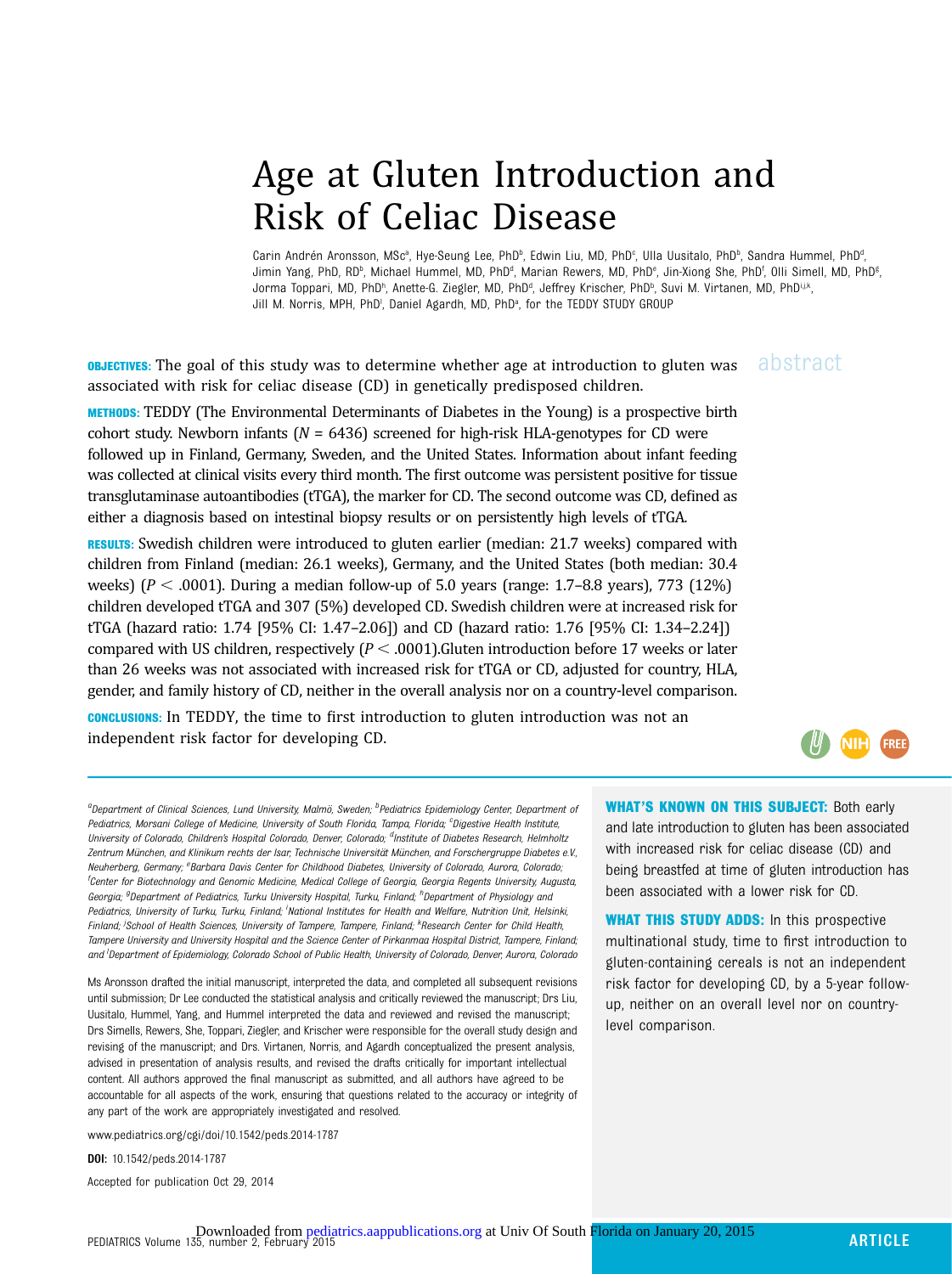Gluten is a food component found in cereals such as wheat, rye, or barley that are commonly used in the human diet worldwide. Gluten proteins (prolamines) are also the triggering antigen that is necessary for celiac disease  $(CD)$  to develop.<sup>1</sup> The incidence of CD is increasing in the Western world.<sup>2-5</sup> The optimal age at first introduction to gluten to avoid development of CD has been rigorously debated. Several studies hypothesized that the age at first introduction to gluten could influence the onset of the disease. $6-11$  Others claim that breastfeeding and its interaction with gluten during weaning could reduce the risk for CD.12,13 Today, the general recommendation is to introduce small amounts of gluten while the infant is still breastfed, preferably between 4 and 6 months of age.14 However, the trials on which the recommendations are based are few and have not yet been evaluated in longitudinal studies to confirm whether these infant feeding recommendations are valid in different populations.

In TEDDY (The Environmental Determinants of Diabetes in the Young),15 an ongoing multinational cohort study, children from Sweden had a twofold increased risk for CD compared with children in the United States despite adjusting for HLA genotypes, suggesting that environmental factors may be influencing the development of CD during early childhood.16

The goal of the present study was to confirm whether timing of gluten introduction was an independent risk factor for CD in children followed up prospectively in a multinational birth cohort study.

#### **METHODS**

#### Study Population

The TEDDY study is a prospective cohort study with the primary goal of identifying environmental determinants of type 1 diabetes mellitus (T1DM). The study comprised 6 clinical research centers located in Finland, Germany, Sweden, and the states of Colorado, Georgia/ Florida, and Washington in the United States.15,17 Infants are followed up from birth to 15 years of age or until the diagnosis of T1DM is established. Between September 2004 and February 2010, a total of 424 788

newborns were screened for T1DMassociated HLA genotypes.18 Infants were eligible for initial study contact if they had 1 of the following HLA genotypes: DR3-DQ2/DR4-DQ8, DR4- DQ8/DR4-DQ8, DR4-DQ8/DR8-DQ8, DR3-DQ2/DR3-DQ2, DR4/DR4b, DR4/DR1, DR4/DR13, DR4/DR9, and DR3/DR9. The last 4 genotypes were only applicable for infants with a first-degree relative (ie, mother, father, sibling) with T1DM.17

The initial screening identified 21 589 eligible infants; 8677 were enrolled in the follow-up study before the age of 4 months, after informed consent from parents or the primary caregiver was obtained.18 Characteristics of the TEDDY cohort have been described previously.19 Children were screened annually from the age of 24 months for celiac disease autoimmunity (CDA) with tissue transglutaminase autoantibodies (tTGA) by using radiobinding assays as described elsewhere.20 Children testing positive for tTGA before 36 months were retested after 3 months and children testing positive for tTGA at  $\geq$ 48 months were retested after 6 months. In children positive for tTGA at 24 months, previous blood samples



FIGURE 1 Flowchart describing the TEDDY study population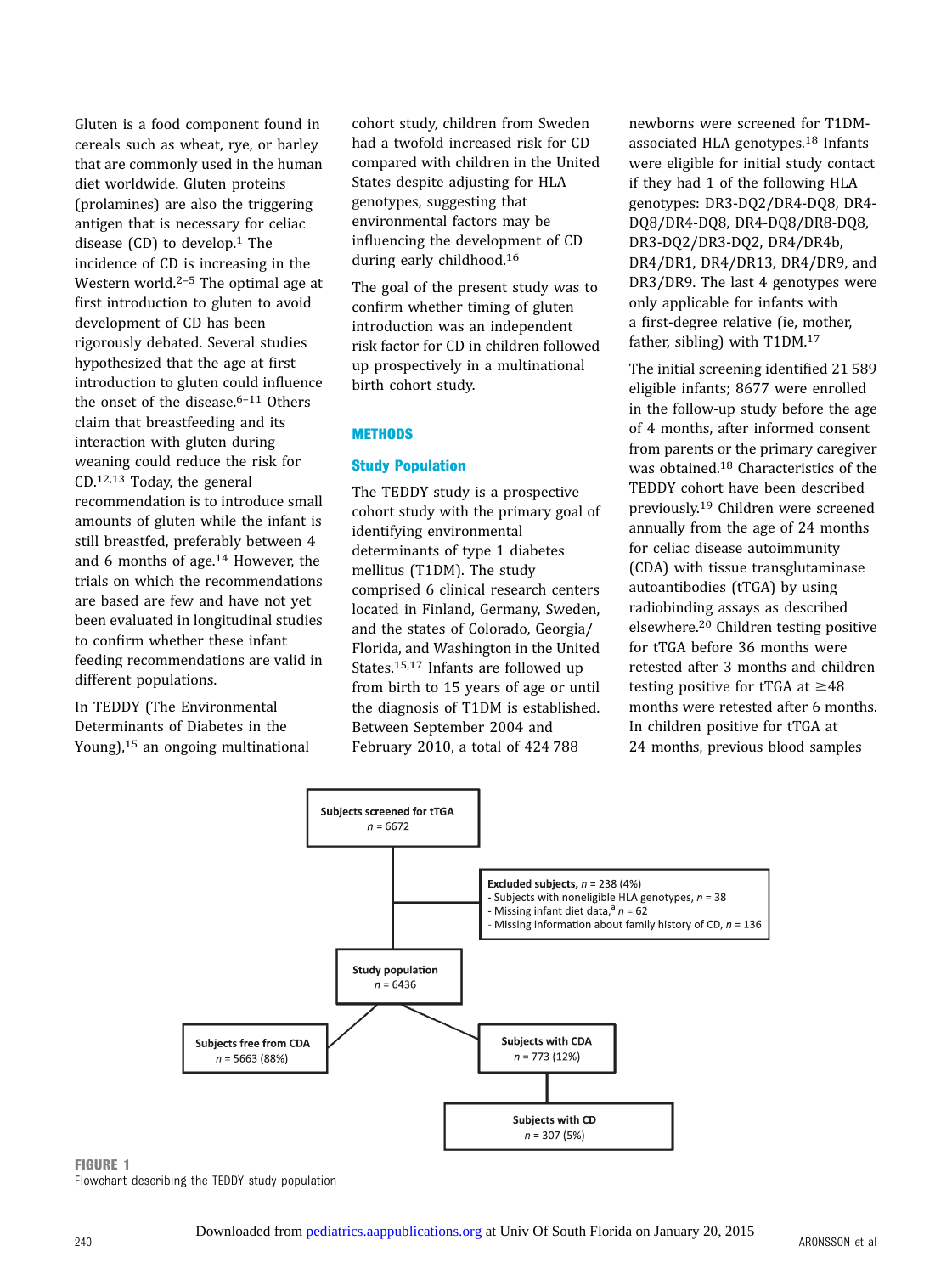collected every 3 months from birth were analyzed to determine the time of seroconversion to tTGA positivity. Children testing positive for tTGA in 2 consecutive samples were defined as having CDA and were referred to a pediatric gastroenterologist to confirm diagnosis. The decision to perform an intestinal biopsy was outside the TEDDY protocol and was decided by a pediatric gastroenterologist at the local hospital.

Biopsy-proven CD was defined as having a Marsh score  $\geq 2.21$  If a confirmatory intestinal biopsy had not been performed, children with a mean tTGA level of 2 consecutive samples  $>$ 100 U (cutoff for a positive test is 1.3) were also included as having CD in our analysis.

As of July 31, 2013, a total of 6672 children had been tested at least once for tTGA; the median age at follow-up

was 5.0 years (range: 1.7–8.8 years). After excluding children with missing questionnaire data (238 of 6672), the study population comprised 6436 children. A total of 773 (12%) of 6436 children developed CDA; 307 of these (5%) were diagnosed with CD, of whom 20 children were considered to have CD based on high tTGA levels (Fig 1). Of the 773 children who tested positive for tTGA, 283 (37%) were positive at 24 months, 536 (68%) at 36 months, 658 (85%) at 48 months, and 185 (24%) children were tested positive in samples collected before the age of 24 months.

Written informed consent was obtained for all study children from a parent or primary caretaker for the genetic screening and participation in a prospective follow-up. The study was approved by local institutional review boards and is

monitored by an external advisory board formed by the National Institutes of Health.

# **Questionnaires**

Information about early infant feeding practices were collected every third month by using a booklet that was given to the parents or primary caregiver at study entry. Parents were instructed to record in the booklet when a new food was introduced, with the goal of ensuring accurate recall between visits. The booklet was reviewed at each visit (at 6, 9, 12, 15, 18, 21, and 24 months of age) by the clinical staff. Introduction to gluten-containing foods was defined as the infant's age when first introduced to foods containing gluten (follow-up formulas, cereals, porridges, bread, biscuits, or pasta containing wheat, rye, or barley), regardless of amount.

TABLE 1 Nondietary Factors and Risk of CDA (Primary End Point) and CD (Secondary End Point)

| Median (range) age at end point, y        |                | CDA $(n = 773)$          | $CD (n = 307)$ |                  |                                   |                |  |
|-------------------------------------------|----------------|--------------------------|----------------|------------------|-----------------------------------|----------------|--|
|                                           |                | $3.0 (0.9 - 7.5)$        |                | $3.8(1.2 - 8.8)$ |                                   |                |  |
|                                           | $n (%)^a$      | HR (95% CI) <sup>b</sup> | P              | $n (%)^a$        | HR $(95\% \text{ Cl})^{\text{b}}$ | $\overline{P}$ |  |
| Country                                   |                |                          |                |                  |                                   |                |  |
| <b>United States</b>                      | 228 (9)        |                          |                | 93 (4)           |                                   |                |  |
| Sweden                                    | 333 (16)       | $1.74(1.47 - 2.06)$      | < .0001        | 151(7)           | $1.73(1.34 - 2.24)$               | < 0001         |  |
| Finland                                   | 171 (12)       | $1.22$ $(1.00 - 1.49)$   | .05            | 52(4)            | $0.84$ $(0.60 - 1.18)$            | .31            |  |
| Germany                                   | 41 (11)        | $1.21(0.87 - 1.69)$      | .26            | 11(3)            | $0.75(0.40 - 1.40)$               | .37            |  |
| Gender                                    |                |                          |                |                  |                                   |                |  |
| Boys                                      | 317 (10)       |                          |                | 107(3)           | $\mathbf{1}$                      |                |  |
| Girls                                     | 456 (14)       | $1.55(1.34 - 1.79)$      | < 0.001        | 200(6)           | 2.02 (1.59-2.55)                  | < .0001        |  |
| HLA genotype                              |                |                          |                |                  |                                   |                |  |
| TEDDY other <sup>c</sup>                  | 430 (8)        |                          |                | 146(3)           |                                   |                |  |
| DR3-D02/DR3-D02                           | 343 (26)       | $3.56$ $(3.09 - 4.11)$   | < .0001        | 161 (12)         | 4.58 (3.66-5.74)                  | < 0.001        |  |
| First degree relative with celiac disease |                |                          |                |                  |                                   |                |  |
| No                                        | 732 (12)       |                          |                | 282 (4)          |                                   |                |  |
| Yes                                       | 41 (28)        | $2.60(1.90 - 3.57)$      | < 0.001        | 25 (17)          | $3.83$ $(2.55 - 5.77)$            | < 0001         |  |
| Season of birth                           |                |                          |                |                  |                                   |                |  |
| Winter (December - February)              | 185(11)        |                          |                | 63 (4)           |                                   |                |  |
| Spring (March - May)                      | 212 (14)       | $1.18(0.97 - 1.44)$      | .10            | 95 (6)           | $1.55(1.13 - 2.13)$               | .007           |  |
| Summer (June - August)                    | 194 (12)       | $1.06$ $(0.87 - 1.30)$   | .55            | 75(5)            | $1.19(0.85 - 1.68)$               | .30            |  |
| Fall (September - November)               | 182 (11)       | $1.03$ $(0.84 - 1.26)$   | .77            | 74 (5)           | $1.16(0.83 - 1.63)$               | .38            |  |
| Maternal smoking during pregnancy         |                |                          |                |                  |                                   |                |  |
| No                                        | 710 (12)       |                          |                | 275 (5)          |                                   |                |  |
| Yes                                       | 63 (10)        | $0.85(0.65 - 1.09)$      | .20            | 28(5)            | $0.98$ $(0.67 - 1.45)$            | .92            |  |
| Maternal education                        |                |                          |                |                  |                                   |                |  |
| Basic primary                             | 129(11)        | $0.89$ $(0.74 - 1.08)$   | .25            | 54(5)            | $0.94(0.70 - 1.27)$               | .70            |  |
| Higher education                          | 640 (12)       |                          |                | 253(5)           |                                   |                |  |
| Maternal age at delivery, y               |                |                          |                |                  |                                   |                |  |
| Mean $\pm$ SD                             | $30.9 \pm 4.7$ | $1.0(0.98 - 1.01)$       | .85            | $30.8 \pm 4.5$   | $1.0(0.97 - 1.02)$                | .75            |  |

a Proportion of exposed children with CDA or CD in each category.

<sup>b</sup> Unadjusted hazard ratio (HR) with 95% confidence interval (CI).

c DR3-DQ2/DR4-DQ8 (39%), DR4-DQ8/DR4-DQ8 (20%), DR4-DQ8/DR8-DQ8 (17%), types only applicable on subjects with family history of T1DM (3%).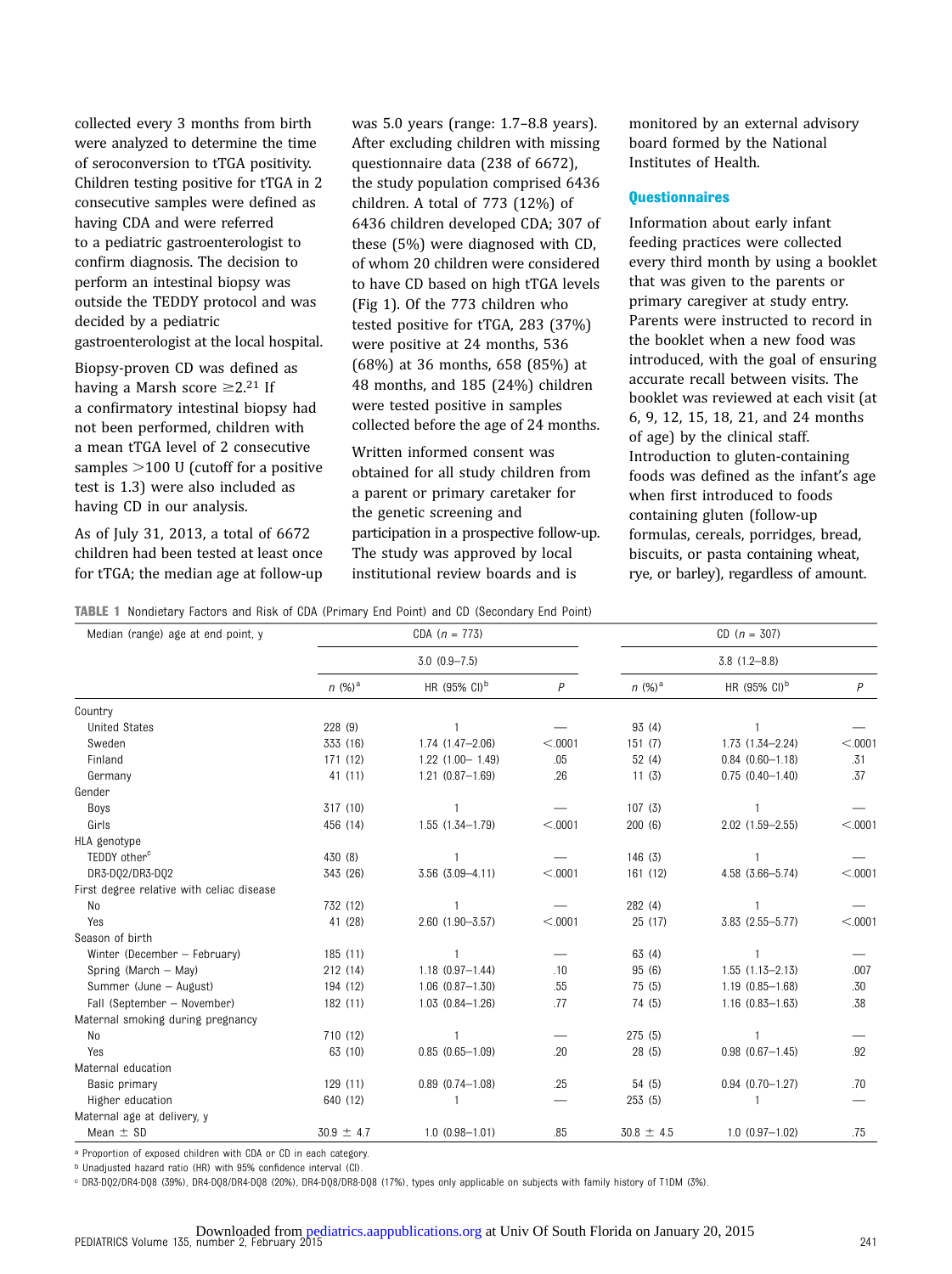| TABLE 2 Background Characteristics of Age at Introduction to |          |                          | Gluten and Breastfeeding Duration, by Country |          |                      |                                                                                                                                                                                                                              |         |                           |                                                                             |           |                     |                                            |
|--------------------------------------------------------------|----------|--------------------------|-----------------------------------------------|----------|----------------------|------------------------------------------------------------------------------------------------------------------------------------------------------------------------------------------------------------------------------|---------|---------------------------|-----------------------------------------------------------------------------|-----------|---------------------|--------------------------------------------|
| Variable                                                     |          | United States (n         | $= 2542$                                      |          | Finland $(n = 1472)$ |                                                                                                                                                                                                                              |         | Germany $(n = 380)$       |                                                                             |           | Sweden $(n = 2042)$ |                                            |
|                                                              |          | $n$ (%) Mean $\pm$ SD    |                                               |          |                      | Median (01,03) n (%) n (%) n (%) n (%) n (%) n (%) n (%) n (%) n (%) n (%) n (%) n (%) n (%) n (%) n (%) n (%) n (%) n (%) n (%) n (%) n (%) n (%) n (%) n (%) n (%) n (%) n (%) n (%) n (%) n (%) n (%) n (%) n (%) n (%) n |         |                           |                                                                             |           |                     |                                            |
| Time to gluten introduction, wk                              |          | $2542$ 30.1 $\pm$ 8.4    |                                               |          |                      | $30.4$ (26.1, 34.9) $1472$ $27.8 \pm 8.1$ 26.1 (23.9, 30.4)                                                                                                                                                                  | 380     |                           | $32.8 \pm 10.4$ 30.4 (26.1, 37.0) $2042$ $21.6 \pm 4.5$ $21.7$ (17.4, 23.9) |           |                     |                                            |
| Category of age at gluten introduction                       |          |                          |                                               |          |                      |                                                                                                                                                                                                                              |         |                           |                                                                             |           |                     |                                            |
| Early $(<$ 17 wk) <sup>a</sup>                               |          | $98(4)$ 11.6 $\pm$ 3.9   | 13.0 (11.0, 14.0)                             | 47 (3)   | $7.8 \pm 4.1$        | 7.0 (4.3, 10.0)                                                                                                                                                                                                              |         |                           | 18 (5) $14.5 \pm 1.9$ 14.0 (14.0, 16.0)                                     |           |                     | $233(11)$ 15.0 $\pm$ 1.6 15.3 (14.0, 16.0) |
| Reference (17-26 wk) <sup>a</sup>                            | 447 (18) | $21.0 + 2.2$             | 21.7 (19.6, 21.7)                             | 463 (32) | $22.1 \pm 1.8$       | 21.7 (21.7, 23.9)                                                                                                                                                                                                            | 53 (14) | $22.0 \pm 1.9$            | 21.7 (19.6, 23.9)                                                           | 1330 (65) | $20.6 \pm 2.3$      | 21.7 (18.0, 21.7)                          |
| Late $(>26$ wk) <sup>a</sup>                                 |          | $997(78)$ 33.0 $\pm$ 6.6 | 30.4 (26.1, 34.9)                             | 962 (65) | $31.5 \pm 6.7$       | 30.4 (26.1, 34.9)                                                                                                                                                                                                            |         | $309$ (81) $35.7 \pm 9.2$ | 32.6 (29.3, 39.1)                                                           | 479 (24)  | $27.7 \pm 2.9$      | 26.1 (26.1, 28.3)                          |
| Duration of exclusive breastfeeding, wk <sup>p</sup>         | 2542     | $5.4 \pm 8.3$            | $1.0$ $(0.07, 8.0)$                           | 1472     | $72 = 86$            | 3.0 (0.07, 13.0)                                                                                                                                                                                                             | 380     | $10.1 \pm 11.1$           | 4.0 (0.07, 21.7)                                                            | 2042      |                     | $7.5 \pm 7.8$ 4.0 (0.07, 16.0)             |
| Duration of any breastfeeding, wkP                           | 2542     | $38.4 \pm 34.0$          | 34.6 (10.0, 56.6)                             | 1472     |                      | $39.4 \pm 24.7$ 39.1 (21.7, 54.6)                                                                                                                                                                                            | 380     |                           | $36.5 \pm 27.2$ 34.7 (14.1, 49.3)                                           | 2042      |                     | $32.7 \pm 22.7$ 31.9 (17.4, 43.4)          |

 $\bullet$  Mean  $\pm$  SD and median (Q1,Q3) are presented for each category of age at gluten introduction Children who were not breastfed were assigned a duration of 0. A total of 124 children in the United States, 0 children in Finland, 7 children in Germany, and 9 children in Sweden were not breastfed

 $\mathbb{R}$   $\mathbb{C}$ 

Categorical variables were created to identify children introduced early versus late to gluten-containing foods. Cut-points for early and late introduction of gluten were defined as before 17 weeks of age  $\approx$  14 months) and after 26 weeks  $(>6$  months) respectively, according to the recommendations by the World Health Organization<sup>22</sup> and by the European Society for Paediatric Gastroenterology, Hepatology and Nutrition's Committee on Nutrition.14 Introduction to gluten in the 4- to 6-month window was considered as the referent group. Breastfeeding duration was defined as the period of time (in weeks) when infants were exclusively or partially breastfed. Breastfeeding at time of gluten introduction has been associated with a lower risk of CD.<sup>13</sup> Therefore, we created a variable examining whether the child was breastfed at time of introduction to gluten with continued breastfeeding for  $>1$  month (long-term), the child was breastfed at time of gluten introduction with continued breastfeeding for  $\leq 1$  month (short-term), or breastfeeding had been discontinued before the time of gluten introduction (discontinued [referent group]).

## Statistical Analyses

Time to developing CDA was defined as age when the first tTGA-positive blood sample was drawn, and the right-censored time was the age when the last blood sample was collected for testing of tTGA. Time to diagnosis of CD was the age of intestinal biopsy, and the right-censored time was age of the last TEDDY clinic visit that was confirmed to be CD-free. In children considered to have CD based on their high tTGA level, the time of diagnosis was defined as age when the first tTGA positive blood sample was drawn. A Cox proportional hazards model was used for the analysis after adjusting for confounders (HLA, country of residence, gender and family history of CD, and age at gluten introduction where appropriate). The selection

of confounding variables was based on the criteria of having a  $P$  value  $<$ .05 in the unadjusted analysis. In a Cox proportional hazards model, analyses between exposure and outcome are conducted in "risk sets," which include all subjects in follow-up at each age an outcome (CDA and CD) occurs. In our analyses, if a subject in the risk set had not yet been introduced to gluten by that age, he or she was assigned to the reference group for the categorized age at introduction variable (reference = introduced at 17.0–26.0 weeks). Likewise, these subjects were assigned to the reference group for the breastfed at time of introduction to gluten variable (reference = breastfeeding discontinued before the time of gluten introduction).

P values  $< .05$  were considered to be statistically significant. All analyses were performed by using SAS version 9.2 (SAS Institute, Inc, Cary, NC).

## **RESULTS**

Risk factors associated with development of CDA and CD were HLA-DR3-DQ2, Sweden as country of residence, female gender, and having a family history of CD. No significant associations were found with maternal education level, maternal age at delivery, season of birth, or smoking during pregnancy (Table 1).

# Timing of Gluten Introduction and Risk for CDA and CD

Median age at introduction to glutencontaining cereals was 26.1 weeks (6 months). Age at gluten introduction differed between countries. Children in Sweden were introduced earliest, at a median age of 21.7 weeks (interquartile range [IQR]: 17.4–23.9) compared with children from Finland (26.1 weeks [IQR: 23.9–30.4]), Germany (30.4 weeks [IQR: 26.1–37.0]), and the United States (30.4 weeks [IQR: 26.1-34.9] ( $P <$ .0001) (Table 2). Overall, 396 (6%) of the children were introduced to gluten-containing cereals before the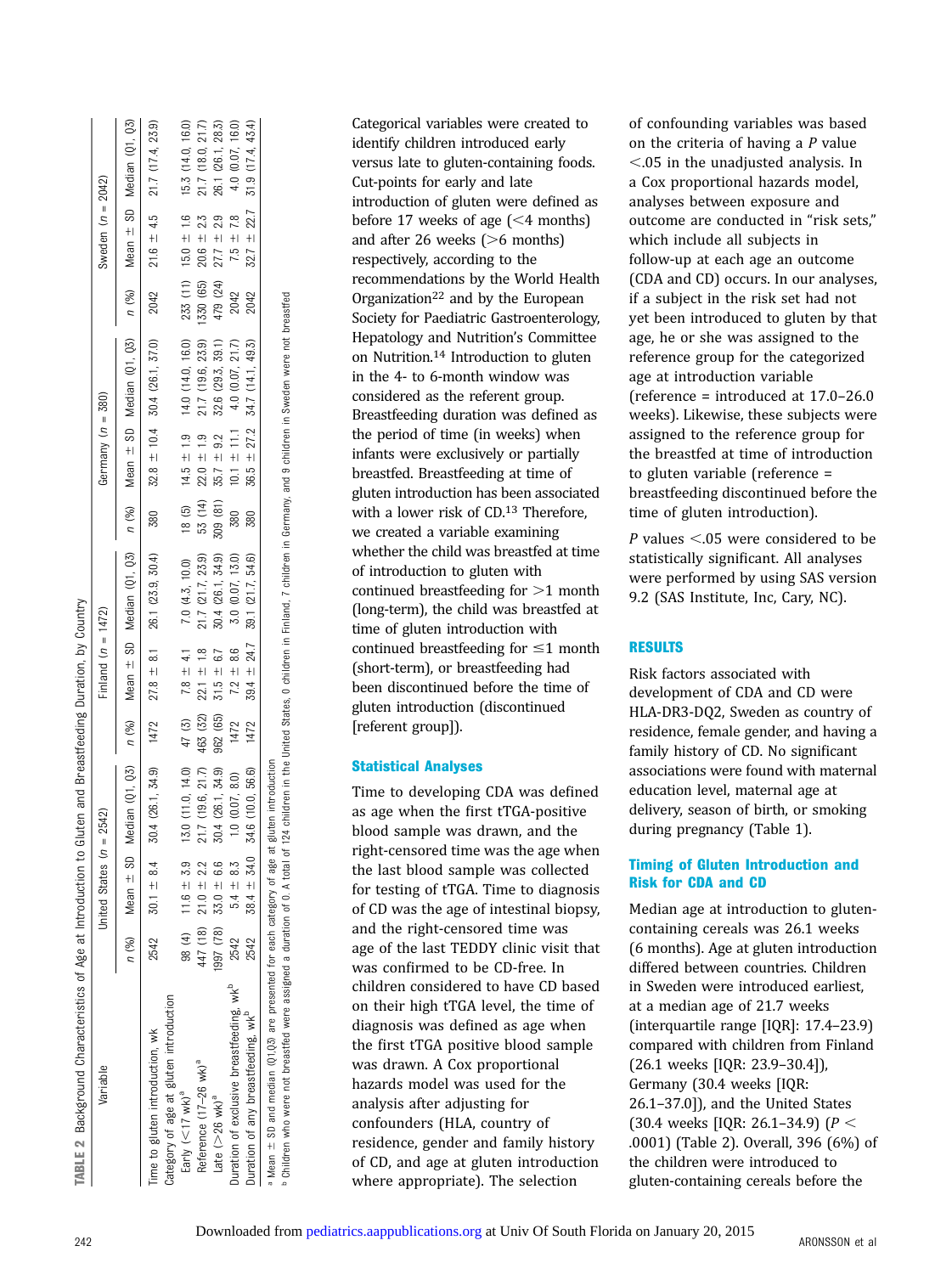TABLE 3 Time to First Introduction to Gluten-Containing Cereals and Risk for CDA and CD

| Gluten Introduction |           | CDA                               |     |           | CD                       |     |
|---------------------|-----------|-----------------------------------|-----|-----------|--------------------------|-----|
|                     | $n (%)^a$ | HR $(95\% \text{ Cl})^{\text{b}}$ |     | $n (%)^a$ | HR (95% CI) <sup>b</sup> | D   |
| $<$ 17 wk           | 52 (13)   | $1.06(0.79 - 1.42)$               | .71 | 13(3)     | $0.59(0.33 - 1.04)$      | .07 |
| 17–26 wk            | 315 (14)  |                                   |     | 141 (6)   |                          |     |
| $>26$ wk            | 406 (11)  | $0.97(0.82 - 1.15)$               | .76 | 153 (4)   | $0.90(0.69 - 1.18)$      | .45 |

a Proportion of exposed children with CDA and CD in each time period.

b After adjusting for country, HLA, gender, and family history of CD.

age of 17 weeks (4 months), and 3747 (58%) were introduced to gluten-containing cereals after 26 weeks of age  $(>6$  months). Introduction to gluten before 17 weeks or after 26 weeks was not associated with increased risk for CDA or CD, compared with introduction between 17 and 26 weeks (4–6 months of age), adjusting for country, HLA, gender, and family history of CD (Table 3). Stratifying for country and gluten introduction before 17 weeks or after 26 weeks were not associated with increased risk for CDA or CD, adjusted for HLA, gender, and family history of CD ([Supplemental Table 5\)](http://pediatrics.aappublications.org/lookup/suppl/doi:10.1542/peds.2014-1787/-/DCSupplemental).

#### Breastfeeding and Its Protective Association on CDA and CD

Duration of breastfeeding (exclusive and any) by each participating country is given in Table 2. The median duration of any breastfeeding in this population was 34.7 weeks (8 months). To further investigate the duration of breastfeeding and its association with CD, infants who continued breastfeeding for  $>1$ month after first introduction of gluten were studied (Table 4). In total, 3553 (55%) of 6436 infants were breastfed for  $>1$  month after gluten introduction, whereas 2384

(37%) of 6436 stopped breastfeeding before the first introduction of gluten. In the overall analysis, the risk for developing tTG antibodies was increased if the child was breastfed for  $>1$  month after gluten introduction (hazard ratio: 1.23 [95% confidence interval: 1.05–1.44]) but not for CD (hazard ratio: 1.13 [95% confidence interval: 0.88–1.46]), adjusting for country, HLA, gender, family history of CD, and age of gluten introduction. On a country level, Sweden and Finland had the largest proportion of children who were breastfed  $>1$  month after gluten introduction (63% and 60%, respectively) compared with 48% in the United States and 43% in Germany. Analysis stratified according to country showed that the association was not due to a specific country [\(Supplemental Table 6](http://pediatrics.aappublications.org/lookup/suppl/doi:10.1542/peds.2014-1787/-/DCSupplemental)).

#### **DISCUSSION**

In TEDDY, we had previously confirmed that Swedish children are at a twofold increased risk for CD compared with US children.16 Sweden is by tradition a country where infants are served gluten-containing cerealbased foods such as porridge, followup formulas, and bread. Therefore, it is tempting to speculate that the factors

related to gluten introduction (eg, amount, source of gluten, type of food) may affect the risk for developing CD during early childhood. Despite differences in timing of gluten introduction between participating countries,23 the time to first introduction to gluten-containing cereals was not found to be a risk factor for CDA or CD in the present study. Instead, we found a significantly increased risk for CDA, but not for CD, among children being breastfed for  $>1$  month after gluten introduction, in the overall analysis. In a previous metaanalysis,13 breastfeeding duration has been associated with a lower risk for CD, although not confirmed in newer studies.24 A recent study from Norway using biopsy-proven CD as an outcome reported a nonsignificant increased risk for CD among children who were breastfed for  $>1$  month after gluten introduction with a similar categorization.10 These findings are in line with our results.

In our study, timing of gluten introduction was not associated with risk for CDA and CD. Our results do not support previous findings which suggest that avoiding either early (ie, before 4 months) or late (ie, after 6 months) gluten introduction reduces the risk for disease development.12,16,25 The Norwegian study presented a modest increased risk for CD when gluten was introduced at the age of  $\geq$ 6 months.<sup>10</sup> However, 2 other studies from Sweden and Germany found no association between timing and risk for CD, suggesting that there might be differences in the risk factors by country of residence.7,24 Because our study cohort comprised children from

TABLE 4 Gluten Introduction Under Conditions of Long-Term Continued Breastfeeding ( $>1$  Mo), Short-Term Continued Breastfeeding (Continued  $\leq 1$  Mo After Gluten Introduction), and Discontinued Breastfeeding Before Gluten Introduction and the Risk for CDA and CD

| Continued Breastfeeding at Time of Gluten Introduction |           | CDA $(n = 773)$          |                          | $CD (n = 307)$ |                          |                          |
|--------------------------------------------------------|-----------|--------------------------|--------------------------|----------------|--------------------------|--------------------------|
|                                                        | $n (%)^a$ | HR $(95\% \text{ Cl})^D$ |                          | $n (%)^d$      | HR $(95\% \text{ Cl})^D$ | D                        |
| Long-term (continued $>1$ mo)                          | 474 (13)  | $1.23(1.05 - 1.44)$      | .0107                    | 186 (5)        | $1.13(0.88 - 1.46)$      | 3249                     |
| Short-term (continued $\leq$ 1 mo)                     | 62 (12)   | $1.08(0.82 - 1.44)$      | .5729                    | 25(5)          | $1.07(0.69 - 1.67)$      | .7571                    |
| Discontinued previous gluten introduction              | 231 (10)  |                          | $\overline{\phantom{0}}$ | 93(4)          |                          | $\overline{\phantom{a}}$ |

CI, confidence interval; HR, hazard ratio.

a Proportion of exposed children with CDA or CD in each time period.

b Adjusted for country, HLA, gender, family history of CD, and age at gluten introduction.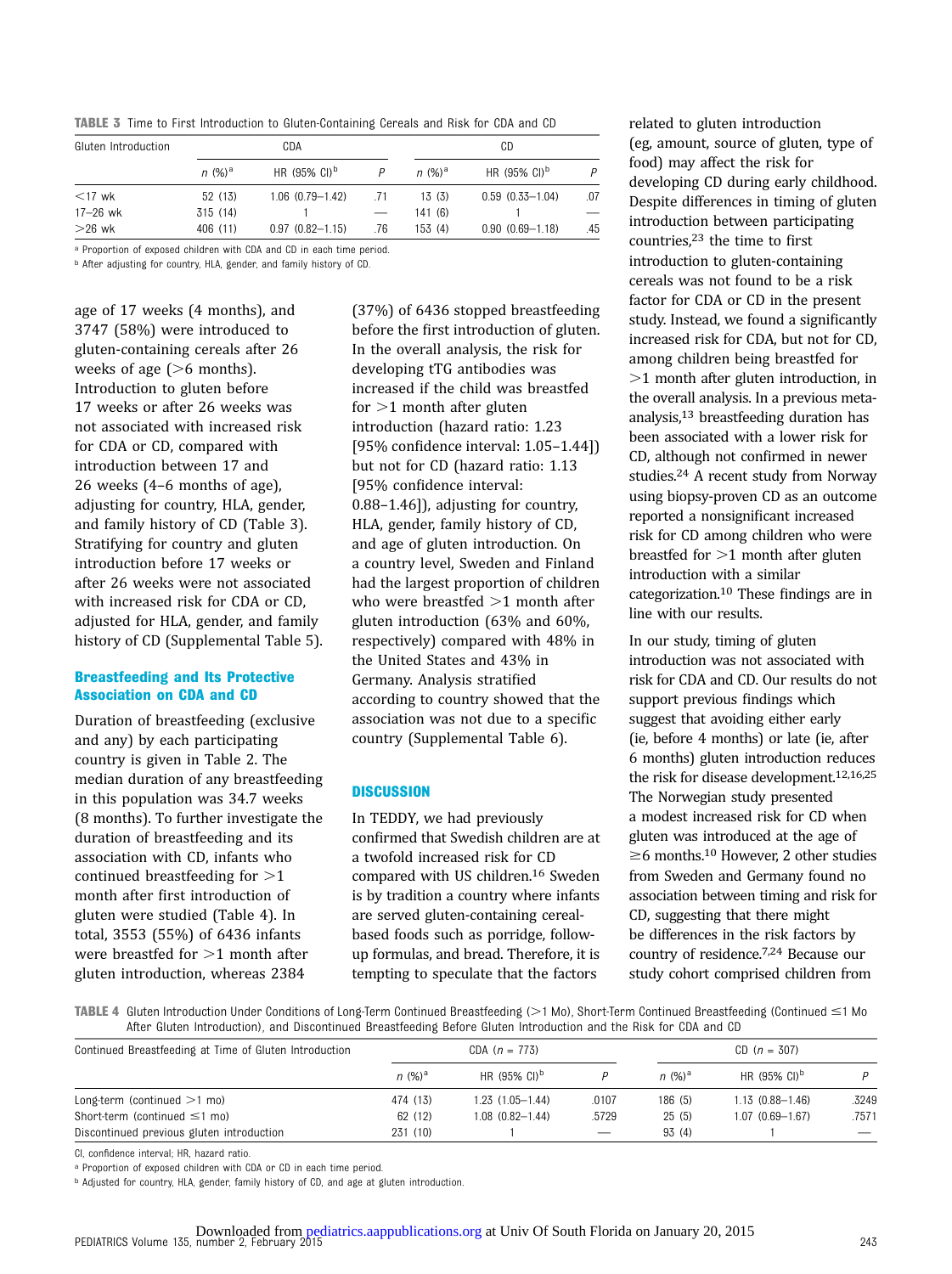4 different countries, we tested for this heterogeneity by applying a model that included the interaction between age at gluten introduction and country, and it was not statistically significant (data not shown), suggesting that the associations did not vary by country. We adjusted for country of residence in our analyses to remove possible effects such as country-specific infant feeding practices.

The strength of our study is its large, multinational prospective design. All centers shared a uniform protocol, including detailed data on infant feeding collected every third month and standardized questioning to maximize recall. By 2 years of age (when screening for CDA started), the majority of the children had stopped being breastfed, and glutencontaining foods were already introduced to the child's diet; knowledge of tTGA positivity would therefore not have influenced family decisions regarding early infant feeding.

Although tTGA measurements are performed through a strict uniform protocol, the diagnosis of CD by intestinal biopsy result is a clinical decision point. Therefore, one weakness of this study is that the CD outcome

may vary depending on clinical decisions outside of the protocol.

The main reason for not performing an intestinal biopsy was due to low levels of tTGA in absence of clinical symptoms. However, only 27% of the participants diagnosed with CD in TEDDY reported related symptoms before diagnosis by 5 years of age.16 The prevalence of CD in this study may therefore be underestimated.

Furthermore, although children with only a single copy of DR3-DQ2 were included (in the form of DR3-DQ2/ DR4-DQ8), we were unable to assess the pure effect of DR3-DQ2 alone because that information is not included in TEDDY. However, it is unclear how the addition of DR4-DQ8 might affect the outcome.

We are aware that our finding (ie, continued breastfeeding at the time of gluten introduction may increase CDA risk) is in contradiction to the recommendations of World Health Organization and that it is controversial.22 However, this risk was not seen for children who developed CD, suggesting that the associative risk of breastfeeding on CDA should be interpreted with caution.

# **CONCLUSIONS**

There is a remarkable variation when gluten-containing cereals is first introduced into the infants diet as well as marked differences in risk of developing CDA and CD between participating countries in TEDDY. However, time to first introduction of gluten is not an independent risk factor for developing CD by 5 years of age, neither on an overall level nor on a country level comparison. We speculate that the increased risk of CD among Swedish children compared with children from other countries could be caused by a higher intake of gluten-containing cereals at time of weaning, although this assumption needs to be explored in future studies.

# ACKNOWLEDGMENTS

The authors express their gratitude to the children and parents who participated in the study and thank the TEDDY staff for their excellent participation over the years. The authors also acknowledge Wendy McLeod for data management and technical assistance.

Members of the TEDDY Study Group are listed in the [Supplemental Appendix](http://pediatrics.aappublications.org/lookup/suppl/doi:10.1542/peds.2014-1787/-/DCSupplemental).

Address correspondence to Carin Andrén Aronsson, MSc, Department of Clinical Sciences, Diabetes and Celiac disease unit, Lund University, Clinical Research Centre, Jan Waldenströms gata 35, 205 02 Malmö, Sweden. E-mail: [carin.andren\\_aronsson@med.lu.se](mailto:carin.andren_aronsson@med.lu.se)

PEDIATRICS (ISSN Numbers: Print, 0031-4005; Online, 1098-4275).

Copyright © 2015 by the American Academy of Pediatrics

FINANCIAL DISCLOSURE: The authors have indicated they have no financial relationships relevant to this article to disclose.

FUNDING: Supported by U01 DK63829, U01 DK63861, U01 DK63821, U01 DK63865, U01 DK63863, U01 DK63836, U01 DK63790, UC4 DK63829, UC4 DK63861, UC4 DK63821, UC4 DK63865, UC4 DK63863, UC4 DK63836, and UC4 DK95300 and Contract No. HHSN267200700014C from the National Institute of Diabetes and Digestive and Kidney Diseases, the National Institute of Allergy and Infectious Diseases, the National Institute of Child Health and Human Development, the National Institute of Environmental Health Sciences, the Juvenile Diabetes Research Foundation, and the Centers for Disease Control and Prevention. Funded by the National Institutes of Health (NIH).

POTENTIAL CONFLICT OF INTEREST: The authors have indicated they have no potential conflicts of interest to disclose.

#### REFERENCES

- 1. Ludvigsson JF, Leffler DA, Bai JC, et al. The Oslo definitions for coeliac disease and related terms. Gut. 2013;62(1):43–52
- 2. Rewers M. Epidemiology of celiac disease: what are the prevalence,

incidence, and progression of celiac disease? Gastroenterology. 2005;128(4 suppl 1):S47–S51

3. Hoffenberg EJ, MacKenzie T, Barriga KJ, et al. A prospective study of the

incidence of childhood celiac disease. J Pediatr. 2003;143(3):308–314

4. Steens RF, Csizmadia CG, George EK, Ninaber MK, Hira Sing RA, Mearin ML. A national prospective study on childhood celiac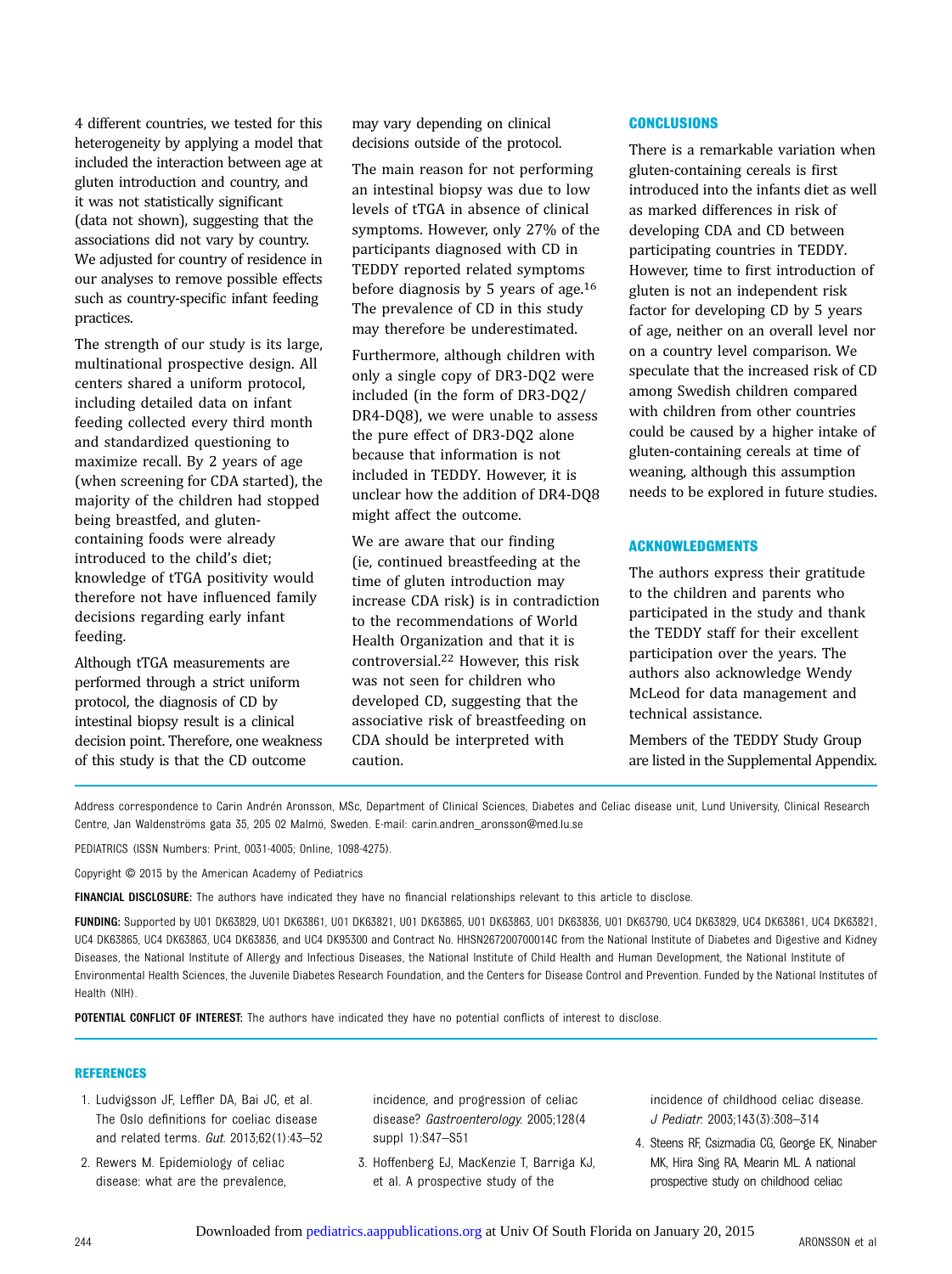disease in the Netherlands 1993-2000: an increasing recognition and a changing clinical picture. J Pediatr. 2005;147(2):239–243

- 5. Ivarsson A. The Swedish epidemic of coeliac disease explored using an epidemiological approach—some lessons to be learnt. Best Pract Res Clin Gastroenterol. 2005;19(3):425–440
- 6. Ascher H, Krantz I, Rydberg L, Nordin P, Kristiansson B. Influence of infant feeding and gluten intake on coeliac disease. Arch Dis Child. 1997;76(2): 113–117
- 7. Peters U, Schneeweiss S, Trautwein EA, Erbersdobler HF. A case-control study of the effect of infant feeding on celiac disease. Ann Nutr Metab. 2001;45(4): 135–142
- 8. Greco L, Auricchio S, Mayer M, Grimaldi M. Case control study on nutritional risk factors in celiac disease. J Pediatr Gastroenterol Nutr. 1988;7(3):395–399
- 9. Hummel S, Hummel M, Banholzer J, et al. Development of autoimmunity to transglutaminase C in children of patients with type 1 diabetes: relationship to islet autoantibodies and infant feeding. Diabetologia. 2007;50(2):390–394
- 10. Størdal K, White RA, Eggesbø M. Early feeding and risk of celiac disease in a prospective birth cohort. Pediatrics. 2013;132(5). Available at: [www.pediatrics.](http://www.pediatrics.org/cgi/content/full/132/5/e1202) [org/cgi/content/full/132/5/e1202](http://www.pediatrics.org/cgi/content/full/132/5/e1202)
- 11. Norris JM, Barriga K, Hoffenberg EJ, et al. Risk of celiac disease autoimmunity and timing of gluten introduction in the diet of infants at increased risk of disease. JAMA. 2005; 293(19):2342–2351
- 12. Ivarsson A, Hernell O, Stenlund H, Persson LÅ. Breast-feeding protects

against celiac disease. Am J Clin Nutr. 2002;75(5):914–921

- 13. Akobeng AK, Ramanan AV, Buchan I, Heller RF. Effect of breast feeding on risk of coeliac disease: a systematic review and meta-analysis of observational studies. Arch Dis Child. 2006;91(1):39–43
- 14. Agostoni C, Decsi T, Fewtrell M, et al; ESPGHAN Committee on Nutrition. Complementary feeding: a commentary by the ESPGHAN Committee on Nutrition. J Pediatr Gastroenterol Nutr. 2008;46(1): 99–110
- 15. TEDDY Study Group. The Environmental Determinants of Diabetes in the Young (TEDDY) study. Ann N Y Acad Sci. 2008; 1150:1–13
- 16. Liu E, Lee HS, Aronsson CA, et al; TEDDY Study Group. HLA haplotype and country and the risk of celiac disease in early childhood [published correction appears in N Engl J Med. 2014;371(4):390]. N Engl J Med. 2014;371(1):42–49
- 17. TEDDY Study Group. The Environmental Determinants of Diabetes in the Young (TEDDY) study: study design. Pediatr Diabetes. 2007;8(5):286–298
- 18. Hagopian WA, Erlich H, Lernmark A, et al; TEDDY Study Group. The Environmental Determinants of Diabetes in the Young (TEDDY): genetic criteria and international diabetes risk screening of 421 000 infants. Pediatr Diabetes. 2011; 12(8):733–743
- 19. Lernmark B, Johnson SB, Vehik K, et al. Enrollment experiences in a pediatric longitudinal observational study: The Environmental Determinants of Diabetes in the Young (TEDDY) study. Contemp Clin Trials. 2011;32(4):517–523
- 20. Vehik K, Fiske SW, Logan CA, et al; TEDDY Study Group. Methods, quality control and specimen management in an international multicentre investigation of type 1 diabetes: TEDDY. Diabetes Metab Res Rev. 2013;29(7):557–567
- 21. Marsh MN. Gluten, major histocompatibility complex, and the small intestine. A molecular and immunobiologic approach to the spectrum of gluten sensitivity ('celiac sprue'). Gastroenterology. 1992;102(1): 330–354
- 22. World Health Organization (WHO). The optimal duration of exclusive breastfeeding: report of an expert consultation. Geneva, Switzerland: World Health Organization; March 28-30 2001. Available at: [http://whqlibdoc.who.int/hq/](http://whqlibdoc.who.int/hq/2001/WHO_NHD_01.08.pdf.) [2001/WHO\\_NHD\\_01.08.pdf.](http://whqlibdoc.who.int/hq/2001/WHO_NHD_01.08.pdf.) Assessed September 9, 2013
- 23. AndrénAronsson C, Uusitalo U, Vehik K, et al; TEDDY Study Group. Age at first introduction to complementary foods is associated with sociodemographic factors in children with increased genetic risk for developing type 1 diabetes [published online ahead of print September 13, 2013]. Matern Child Nutr. doi: 10.1111/mcn.12084
- 24. Welander A, Tjernberg AR, Montgomery SM, Ludvigsson J, Ludvigsson JF. Infectious disease and risk of later celiac disease in childhood. Pediatrics. 2010; 125(3). Available at: [www.pediatrics.org/](http://www.pediatrics.org/cgi/content/full/125/3/e530) [cgi/content/full/125/3/e530](http://www.pediatrics.org/cgi/content/full/125/3/e530)
- 25. Szajewska H, Chmielewska A, Piescik-Lech M, et al; PREVENTCD Study Group. Systematic review: early infant feeding and the prevention of coeliac disease. Aliment Pharmacol Ther. 2012;36(7): 607–618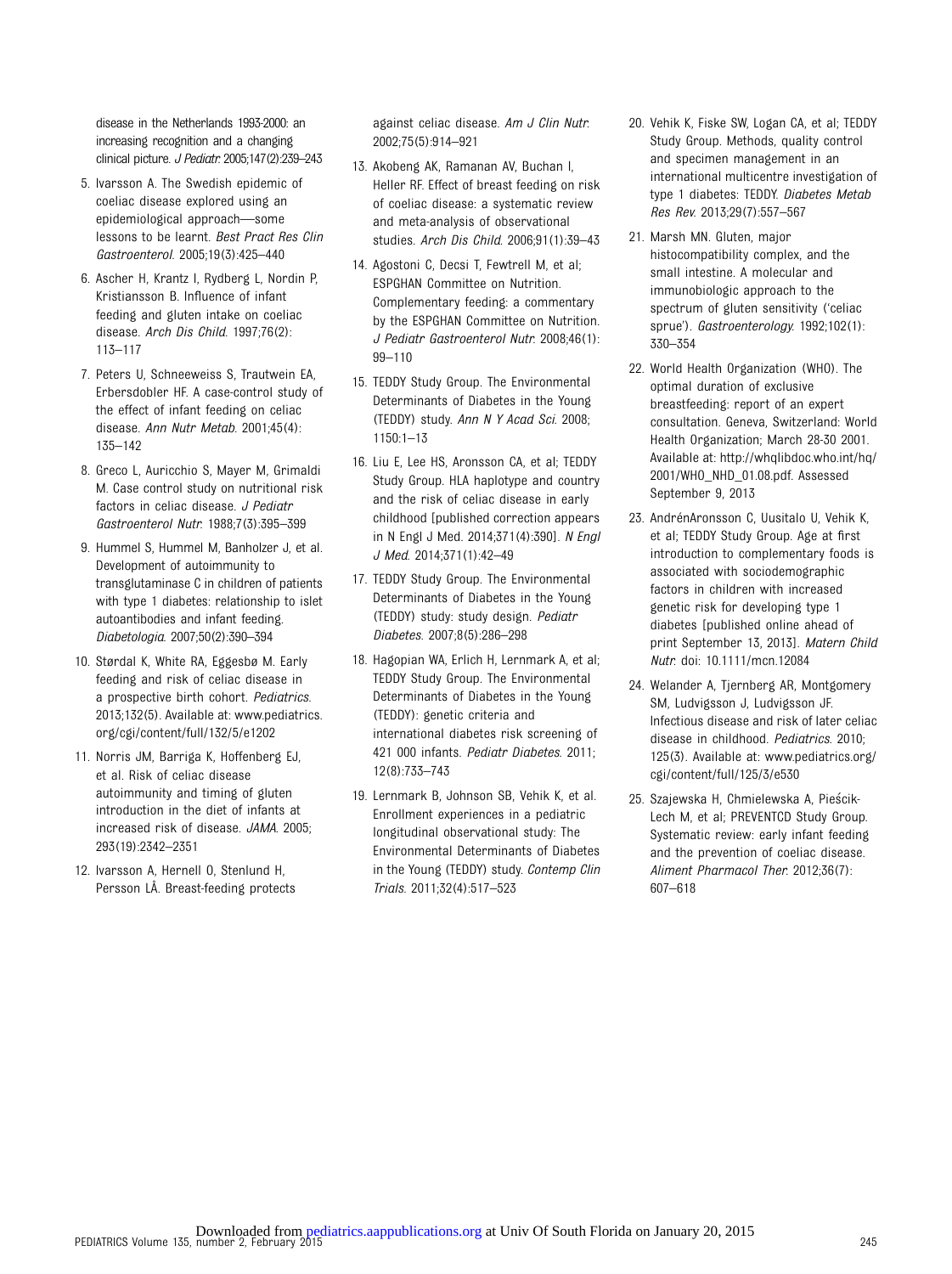# **Age at Gluten Introduction and Risk of Celiac Disease**

DOI: 10.1542/peds.2014-1787 *Pediatrics*; originally published online January 19, 2015; Agardh and for the TEDDY STUDY GROUP Toppari, Anette-G. Ziegler, Jeffrey Krischer, Suvi M. Virtanen, Jill M. Norris, Daniel Jimin Yang, Michael Hummel, Marian Rewers, Jin-Xiong She, Olli Simell, Jorma Carin Andrén Aronsson, Hye-Seung Lee, Edwin Liu, Ulla Uusitalo, Sandra Hummel,

| Updated Information $\&$<br><b>Services</b> | including high resolution figures, can be found at:<br>http://pediatrics.aappublications.org/content/early/2015/01/13<br>/peds.2014-1787                                                     |
|---------------------------------------------|----------------------------------------------------------------------------------------------------------------------------------------------------------------------------------------------|
| <b>Supplementary Material</b>               | Supplementary material can be found at:<br>http://pediatrics.aappublications.org/content/suppl/2015/01/1<br>3/peds.2014-1787.DCSupplemental.html                                             |
| <b>Permissions &amp; Licensing</b>          | Information about reproducing this article in parts (figures,<br>tables) or in its entirety can be found online at:<br>http://pediatrics.aappublications.org/site/misc/Permissions.xh<br>tml |
| <b>Reprints</b>                             | Information about ordering reprints can be found online:<br>http://pediatrics.aappublications.org/site/misc/reprints.xhtml                                                                   |

rights reserved. Print ISSN: 0031-4005. Online ISSN: 1098-4275. Grove Village, Illinois, 60007. Copyright  $\acute{\text{o}}$  2015 by the American Academy of Pediatrics. All and trademarked by the American Academy of Pediatrics, 141 Northwest Point Boulevard, Elk publication, it has been published continuously since 1948. PEDIATRICS is owned, published, PEDIATRICS is the official journal of the American Academy of Pediatrics. A monthly